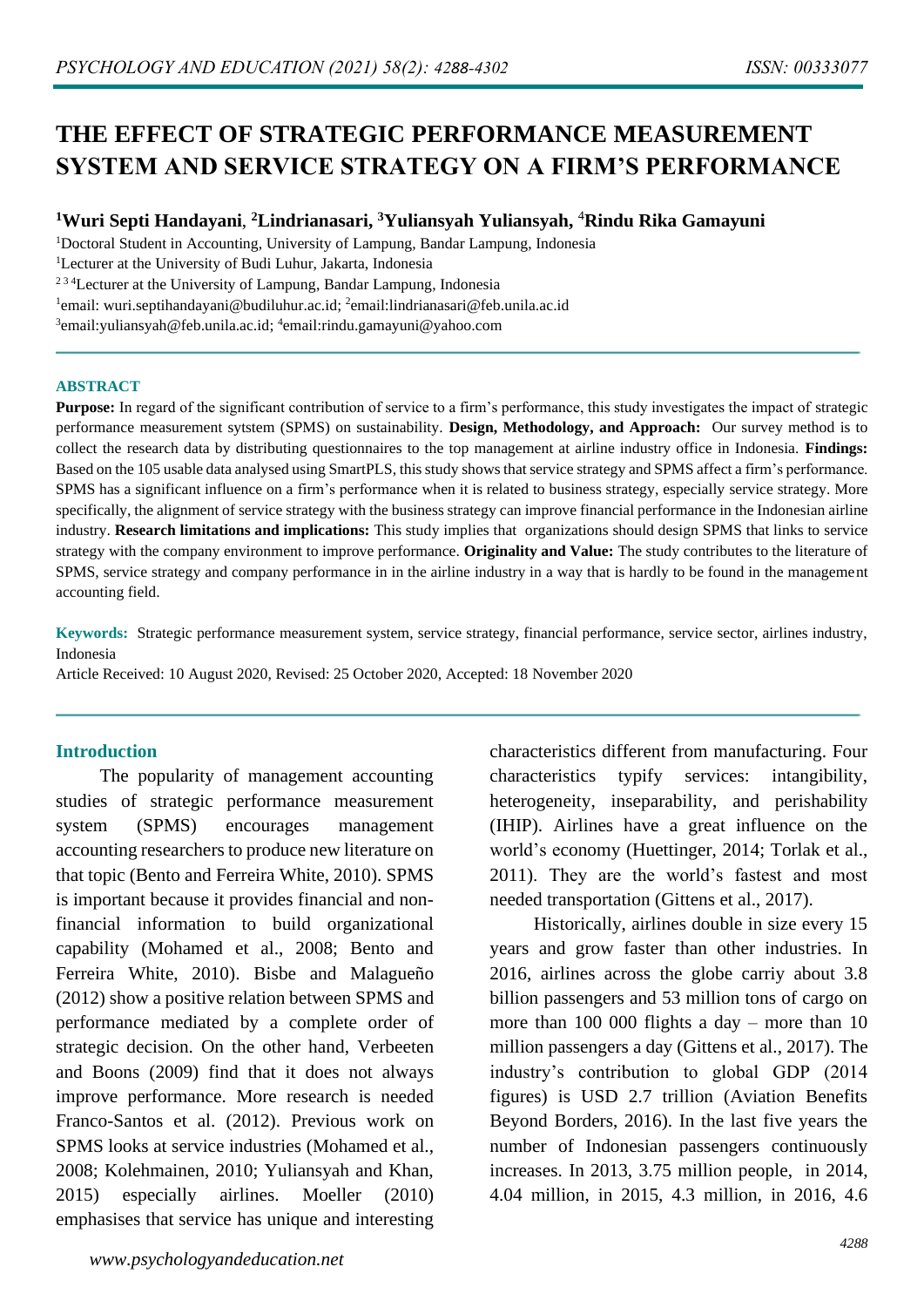million, and 5.3 million passengers in 2017 (Haryanti, 2018).

Some disturbing facts regarding the airlines performance emerge, for example flight delays, lost goods, crashes caused by a pilot's negligence, wrongly printed tickets, discrimination against people with disabilities (Poerwanto, 2015). There are nine crashes in 2014, 11 in 2015, and 15 in 2016 (Nistanto, 2016). These cases trigger a temporary ban on passenger and baggage activity at Soekarno-Hatta International Airport by the Directorate General of Civil Aviation of the Ministry of Transportation (Nistanto, 2016). The growth of airline business in Indonesia is not aligned with better Human Resources (HR) and infrastructure, whose costs would decrease performance (Hakim, 2016). To improve performance, management must adopt the appropriate strategy.

Airlines to must be competitive, and must have effective performance management to be successful in business strategy implementation. SPMS is an instrument to develop organizational ability to enhance the competitiveness of an organization (Mohamed et al., 2008). However, the strategic performance measurement system is only effective if it is aligned with an organization's strategy (Krishnan, 2008). The importance of alignment between strategic performance measurement system and the organization's strategy reflected based on environmental uncertainty is indicated by contingency theory. Contingency theory predicts the organization's characteristic relation such as performance measurement system and firm performance based on a certain contingency or condition (Donaldson, 2001; Hayes, 1977; Otley, 1980). This is one way to develop competitiveness, but only if it is based on contingency theory.

SPMS increases service provision. As one of the organization's internal strengths, it must have different and more positive values than the competitors' service has (Huang and Rust, 2017) . Organizations need to identify appropriate service strategies to address higher market complexity and

competition (Gebauer, 2008). Service strategies are important for a firm to develop and provide service benefits different from its competitors (Brady and Arnold, 2017). However, evidence of the theoretical foundation for development of service strategies is still scarce (Wieland et al., 2017). The theoretical foundation is still insecure. We aim to clarify strategies for airlines in Indonesia operating both nationally and internationally.

This study contributes to the literature in (1) strategic performance measurement system related to service strategy in the airline companies in Indonesia, and (2) Influence of strategic performance measurement system on performance through service strategy.

Our Section 1 reviews the relevant theory. Section 2 discusses our hypotheses. Section 3 defines the variable. Section 4 presents the results of statistical analysis. Section 5 summarizes our main findings, acknowledges the limitations of the study, and suggests future research in the field.

## **The Literature Review – Conceptual Framework and Hypothesis Development**

SPMS translates business strategies into various financial, operational and strategic steps, and provides guidelines for managers and employees to take action to achieve overall business goals (Yuliansyah and Jermias, 2018). The four main attributes of SPMS are (1) a long term goal, (2) strategic and operational indicators, (3) cause-effect relations, and (4) target dates for scheduled actions (Micheli and Manzoni, 2010). SPMS looks at both financial and non-financial items from various perspectives (Elijido-Ten, 2013). This is in line with Chenhall (2005), who states that SPMS is designed to convey information to management regarding financial and nonfinancial measures in different perspectives, and to consolidate strategies into a set of interconnected performance measures. SPMS is effective if it illuminates many strategic and important factors (Silvi et al., 2015). In brief, SPMS is performance measurement system using performance measurement information to control feedback and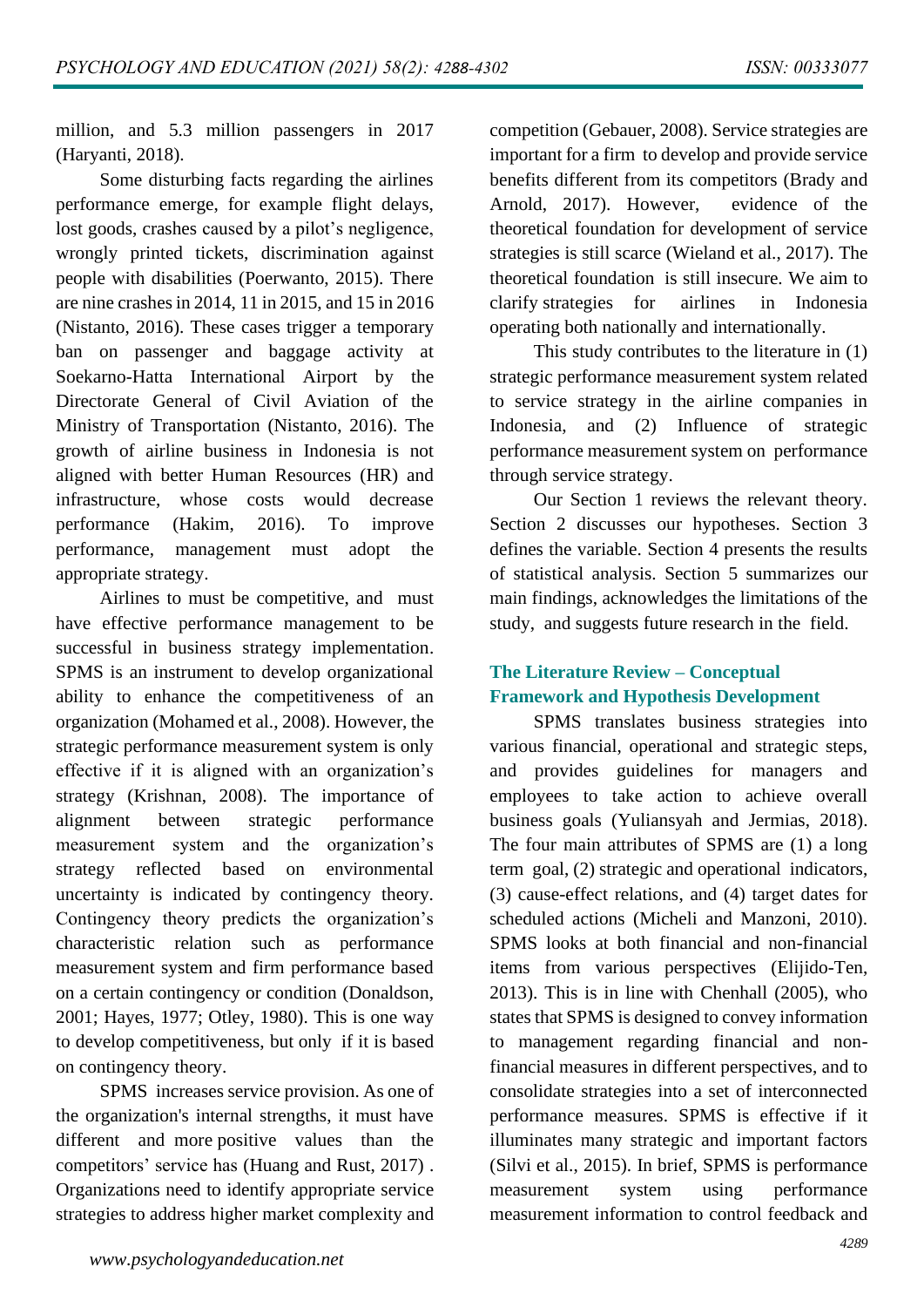feed forward to achieve the organization's objectives.

SPMS influences performance through the strategic agendas and decisions resulting from reformulation of strategies based on the level of environmental dynamics (Bisbe and Malagueño, 2012). Service strategy develops the ways companies can serve others (Wieland et al., 2017) by (1) increasing the number of services offered, and (2) emphasising them to customers (Gebauer, 2008). The service strategy must underwrite marketing activities (Roth and Van Der Velde, 1991; Brady and Arnold, 2017). To summarize, service strategy responds to business changes by satisfying customers in order to be competitive, and SPMS are fundamental to its success (Micheli and Manzoni, 2010). An organization's performance is the achievement of the organization's goals (Prayhoego and Devie, 2013; Munizu, 2010) in products and services, finance and marketings, customer focus, processes, and leadership (Jaafreh and Al-abedallat, 2013). "Performance" can relate to both financial and non-financial goals (Wang et al., 2018).

The discussions above lead us tothefollowing conceptual framework (see Figure 1 below) to help us guide the study:



Figure 1: Conceptual Framework of the Study

There is a positive relation between SPMS and firm performance (FP) mediated by service strategies (Sainaghi et al., 2017; Gebauer et al., 2012; Brady and Arnold, 2017). Based on the conceptual framework above, we provide the following explanation for each of the hypotheses:

#### **2.1. SPMS and Service Strategy**

The relations between the strategic planning process and formulation of performance

*www.psychologyandeducation.net*

measurement system must be close, relating the measurement system to the organizations' sustainable strategy (Gates and Germain, 2010). The integrated performance measurement system is the main innovation in the firm's performance measurement. However, this system is not effective without a linkage to the organization's strategy. Environmental uncertainty significantly influences the changing organization's strategy (Krishnan, 2008). According to Gimbert et al. (2010), SPMS efficiently interprets strategic information to achieve the strategy implementation. SPMS is necessarily needed to identify the appropriate approach to business opportunities (Mohd Amir, 2014).

SPMS helps managers in making decisions to provide variant information (Bisbe and Malagueño, 2012). Another important factor for the development of PMS is the impact of competition (eg prices, competitor actions, regulations) on the role of PMS, such as providing relevant information and control strategies (Lee and Yang, 2011). SPMS is a good instrument for communicating with managers who should not only focus on financial and customer relations but also on products and services that have an important role in sustainable strategic success (Aranda and Arellano, 2010).

Thus, we assume that there is a relation between SPMS and service strategy to improve firm performance as shown in the following hypothesis:

H1: Strategic Performance Measurement System positively affects Service Strategy

### **2.2. Service strategy (SS) and Firm Performance**

The SS paradigm explicitly considers the strategic role of operations as a competitive instrument in better performance (Roth and Van Der Velde, 1991). Strategic compatibility has implications for performance (Gebauer, 2008). The SS are crucial for business development in the long term (Edvardsson and Enquist, 2002). Service strategies are important for improving firm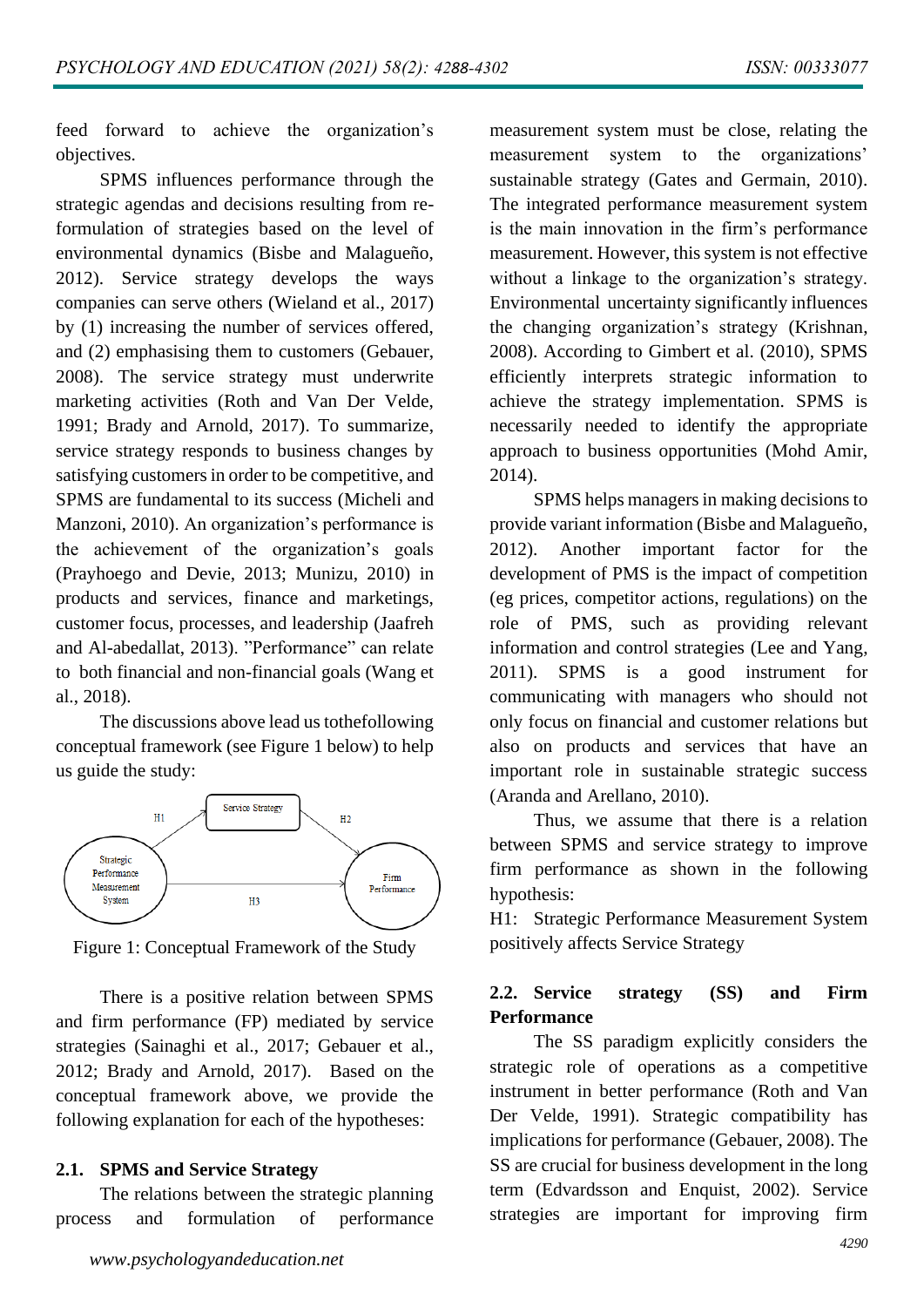performance (Brady and Arnold, 2017). SS needs to be developed to maximize profitability (Payne and Frow, 1999). Implementation of SS is indeed difficult, but it is important for organizations to be competitive (Kumar et al., 2009). Other studies show that SS elevates a firm's performance (Tiong et al., 2017; Viana et al., 2018; Yuliansyah and Jermias, 2018). Thus, our hypothesis is:

H2: Service Strategy has a positive effect on Firm Performance

### **2.3. SPMS and Firm Performance**

Organizations that monitor their activities improve their financial and non-financial performance (Spencer et al., 2009). SPMS contribute effectively to firm performance. Indeed, superior performance will be achieved (Lee and Yang, 2011). SPMS can provide comprehensive feedback on various performance measures to improve performance (Hall, 2008). The company plans a strategy by including indicators about customers such as complaints or satisfaction and market share to improve company performance (Belay et al., 2011). The use of financial and nonfinancial measures improves the performance of financial or non-financial organizations (Spencer et al., 2009). Previous studies found that there is a positive effect of SPMS on firm performance (Yuliansyah and Jermias, 2018; Micheli and Manzoni, 2010; Bento and Ferreira White, 2010). Therefore, our hypothesis is:

H3: Strategic Performance Measurement System positively affects firm performance

#### **Research Methodology**

### **3.1 Data Collecting**

We work in Indonesia because there is still a lack of research on management accounting development in Asia. Scapens and Bromwich (2010) identify only 4% of 205 researches in 2000- 2009. We choose a service industry for the same reason. Chenhall and Smith (2011) find only 18 of a total of 231 papers published by 10 leading management accounting journals during 1980- 2009 (30 years). We look at airlines because their SPMS meet company standards only, and still need improvement (Amran and Indrawan, 2014).

Respondents in this study are the top managers of marketing, finance, customer service, and HR in national and international airlines in Indonesia. Addresses and contacts come from the websites of the Directorate General of Civil Aviation and the Soekarno Hatta Airport.

Questionnaires to senior management of Indonesian airlines yield 105 usable replies analysed using SmartPLS. The questionnaire return rate is 26.25% from 400 questionnaires distributed to 80 organizations. The demographic information of the respondents is presented below in Table 1:

| No. | <b>Characteristics</b> | $\mathbf n$ | $\frac{0}{0}$ | Cumulative $(\% )$ |
|-----|------------------------|-------------|---------------|--------------------|
| 1   | Gender:                |             |               |                    |
|     | Men                    | 28          | 26.7          | 26.7               |
|     | Women                  | 77          | 73.3          | 100.0              |
| 2   | Age (years):           |             |               |                    |
|     | <30 years old          | 50          | 47.6          | 47.6               |
|     | $31 - 40$ years old    | 41          | 39.0          | 86.6               |
|     | 41 - 50 years          | 11          | 10.5          | 97.1               |
|     | $> 51$ years old       | 3           | 2.9           | 100.0              |
| 3   | <b>Last education:</b> |             |               |                    |
|     | S2/S3                  | 8           | 7.6           | 7.6                |
|     | Bachelor degree        | 66          | 62.9          | 70.5               |
|     |                        | 31          | 29.5          | 100.0              |

| Table 1. Demographic Information |  |
|----------------------------------|--|
|----------------------------------|--|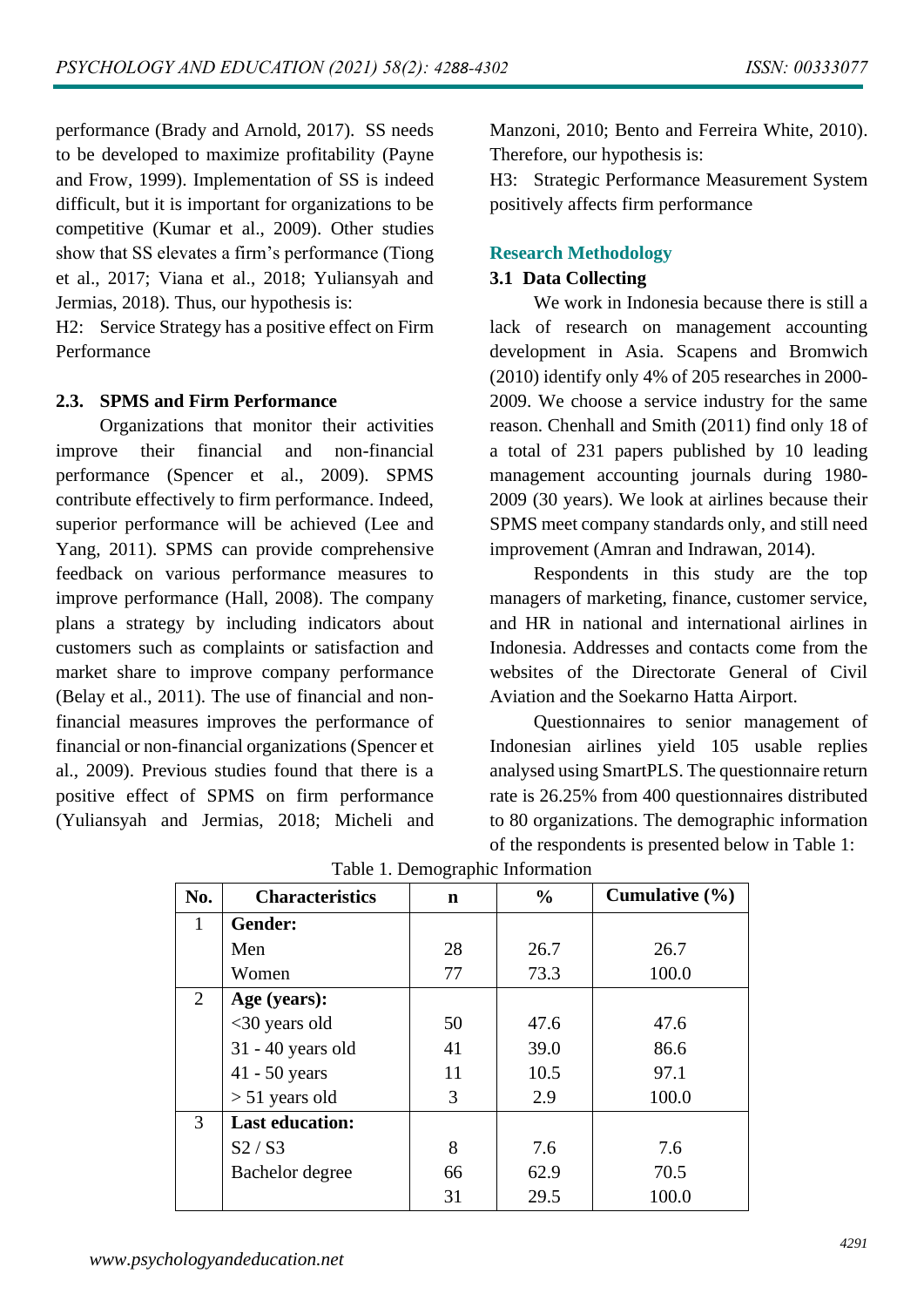|             | High School /            |    |      |       |
|-------------|--------------------------|----|------|-------|
|             | Diploma                  |    |      |       |
| 4           | <b>Division of Work:</b> |    |      |       |
|             | Marketing                | 33 | 31.4 | 31.4  |
|             | Finance                  | 20 | 19.0 | 50.4  |
|             | <b>Customer Service</b>  | 21 | 20.0 | 70.4  |
|             | <b>HR</b>                | 19 | 18.1 | 88.5  |
|             | Other                    | 12 | 11.4 | 100.0 |
| $5^{\circ}$ | <b>Years of service:</b> |    |      |       |
|             | $<$ 1 year               | 42 | 40.0 | 40.0  |
|             | $2 - 10$ years           | 50 | 47.6 | 87.6  |
|             | $> 11$ years             | 13 | 12.4 | 100.0 |

Table 1 shows that most respondents are female (73.3%), aged under 30 years (47.6%), with a bachelor degree (62.9%), working in marketing (31.4%), with two to 10 years working experience (47.6%).

Variables descriptive analysis to describe the data in this research is in Table 2 below, containing minimum and maximum scores, predicted and real scores, and also mean scores.

| raone 2. $\alpha$ and $\alpha$ beson pure balances |     |                      |     |                     |     |      |  |  |
|----------------------------------------------------|-----|----------------------|-----|---------------------|-----|------|--|--|
| Variable                                           |     | Theoretical<br>Range |     | <b>Actual Score</b> |     | Mean |  |  |
|                                                    |     | Min                  | Max | Min                 | Max |      |  |  |
| Use of Performance Information For                 |     |                      |     |                     |     |      |  |  |
| Feed Forward Control (FF)                          | 105 | 1                    | 5   |                     | 5   | 4.08 |  |  |
| Use of Performance Information For                 |     |                      |     |                     |     |      |  |  |
| FeedBack Control (FB)                              | 105 | 1                    | 5   |                     | 5   | 4.00 |  |  |
| Service Strategy (SS)                              | 105 | 1                    | 5   |                     | 5   | 4.12 |  |  |
| Financial Firm Performance (FFP)                   | 105 | $\mathbf{1}$         | 5   | 3                   | 5   | 3.76 |  |  |
| <b>Non-Financial Firm Performance</b>              | 105 | 1                    | 5   | $\overline{2}$      | 5   | 3.97 |  |  |
| (NFFP)                                             |     |                      |     |                     |     |      |  |  |

Table 2. Variables Descriptive Statistics

Table 2 above shows that the dimensions of SPMS variables (namely use of performance information for feed forward control, use of performance information for FeedBack control, and SS) are good. On the other hand, the firm performance variables (financial firm performance and nonfinancial firm performance) still need improvement.

### **3.2 Variable Instrument 3.2.1 Strategic Performance Measurement System (SPMS)**

SPMS questionnaire indicators in this study are from the research literature of Grafton et al. (2010), that is, performance measurement information in SPMS to control feed forward and feedback.

Four functions of feed-forward control are (1) setting performance objectives of employees, (2) guiding the strategy implementation, (3) developing action plans, and (4) communicating crucial aspects in business strategy.

*4292* Four indicators of feedback control are (1) promoting organizational learning, (2) analysing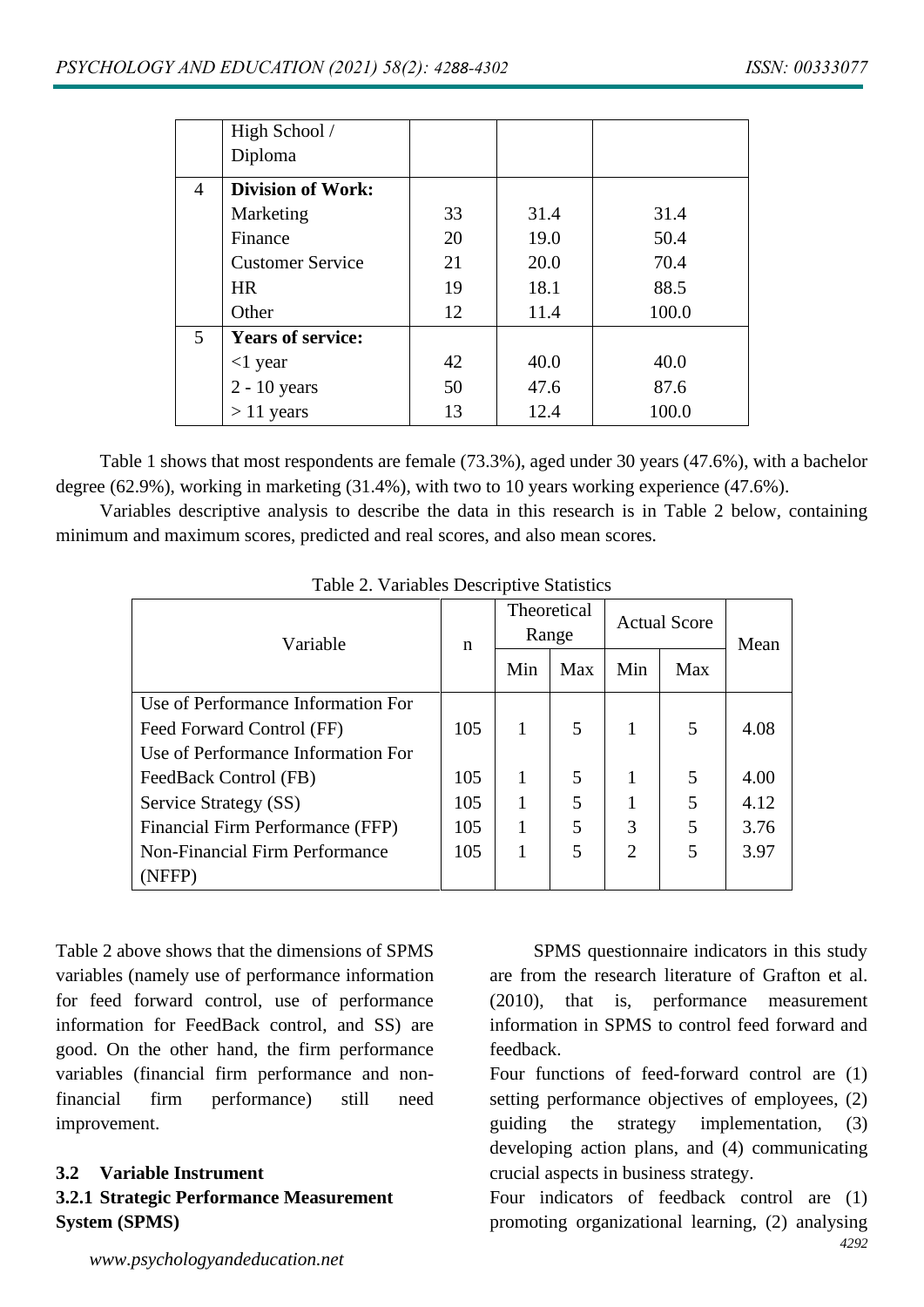the effects of past decisions, (3) evaluating the completed strategic targets, and (4) identifying needs of corrective actions.

The respondents score the importance of SPMS in their organization. Eight questions use five-point Likert scales from 1 (not important) to 5 (really important).

### **3.2.2 Service Strategy (SS)**

The SS indicators come from Roth and Van Der Velde (1991). Ten questions cover relations between airlines, prime services, individual services, fun services, efficiency of office employees, appropriate prices, consistent services, appropriate information, accurate information, and courtesy, with five-point Likert scales from 1 (really bad) to 5 (excellent).

### **3.2.3 Firm Performance (FP)**

FP measurements consist of four financial indicators and six non-financial indicators. The financial indicators are (1) Return on Assets (ROA), (2) Return on Investment (ROI) used in previous researches (Yee et al., 2010; Shi and Yu, 2013), (3) income (direct revenue), and (4) overall profit (Hyvönen, 2007; Yuliansyah et al., 2017).

The non-financial indicators, from Hernaus et al. (2012), are (1) maintaining and adding new clients, (2) customers' complaints, (3) the organization's reputation, (4) its relationship with suppliers, (5) suppliers' trust, and (6) product quality compared with the competition. Likert scales run from 1 (really bad) to 5 (excellent).

### **Research Result**

Confirmatory Factor Analysis (CFA) creates a uni-dimensional variable. Second Order Confirmatory Factor Analysis gives two other multidimensional constructs, i.e. (1) the construct of SPMS measured by Use of Performance Information for Feed Forward (FF) and Use of Performance Information for Feedback, and (2) the construct of firm performance based on Financial FP and Non-financial FP . Each of the dimensions is measured by indicators.

The Structural Equation Modelling (SEM) is by Partial Least Squares (PLS) and the goal is prediction (Selvina and Yuliansyah, 2016). This study predicts the influence of SPMS and SS on FP. PLS is very useful for limited samples (Laitinen et al., 2010; Hartmann and Slapničar, 2009). Two models of SEM-PLS are measurement (Outer Model) and structural (Inner Model). The Outer Model assesses validity and reliability. The Inner Model measures the influence of latent variables (Hair Jr et al., 2016).

### **4.1 Measurement Model (Outer Model)**

To assess the validity and reliability of a model, we use convergent validity and discriminant validity of the indicators and composite validity for the indicator block (Ghozali, 2014). Convergent validity can be seen from the correlation between the score of indicator and its construct. The individual indicator is reliable if the value of correlation loading factor is more than 0.70 (Chin, 1998). In this study, the Discriminant validity is measured by using the Fornell-Larcker criterion which compares the square of AVE with the latent variable correlation. It is valid if square root of Average Variance Extracted (AVE) along the diagonal is higher than the correlation between the constructions. A dimension is valid if AVE value is more than 0.5 (Hair et al., 2014). The construct reliability can be measured by using composite reliability from an indicator block measuring its construct. A construct is reliable if the composite reliability value is more than 0.70 (Ghozali, 2014). Rule-of-thumb testing of validity and reliability on the measurement model can be seen in Table 3 below.

Table 3. Rule-of-Thumb Measurement Model Evaluation (Outer Model)

| <b>Validity and</b> |                  | <b>Confirmatory</b>   <b>Exploratory</b> |                 |
|---------------------|------------------|------------------------------------------|-----------------|
| <b>Reliability</b>  | <b>Parameter</b> | <b>Research</b>                          | <b>Research</b> |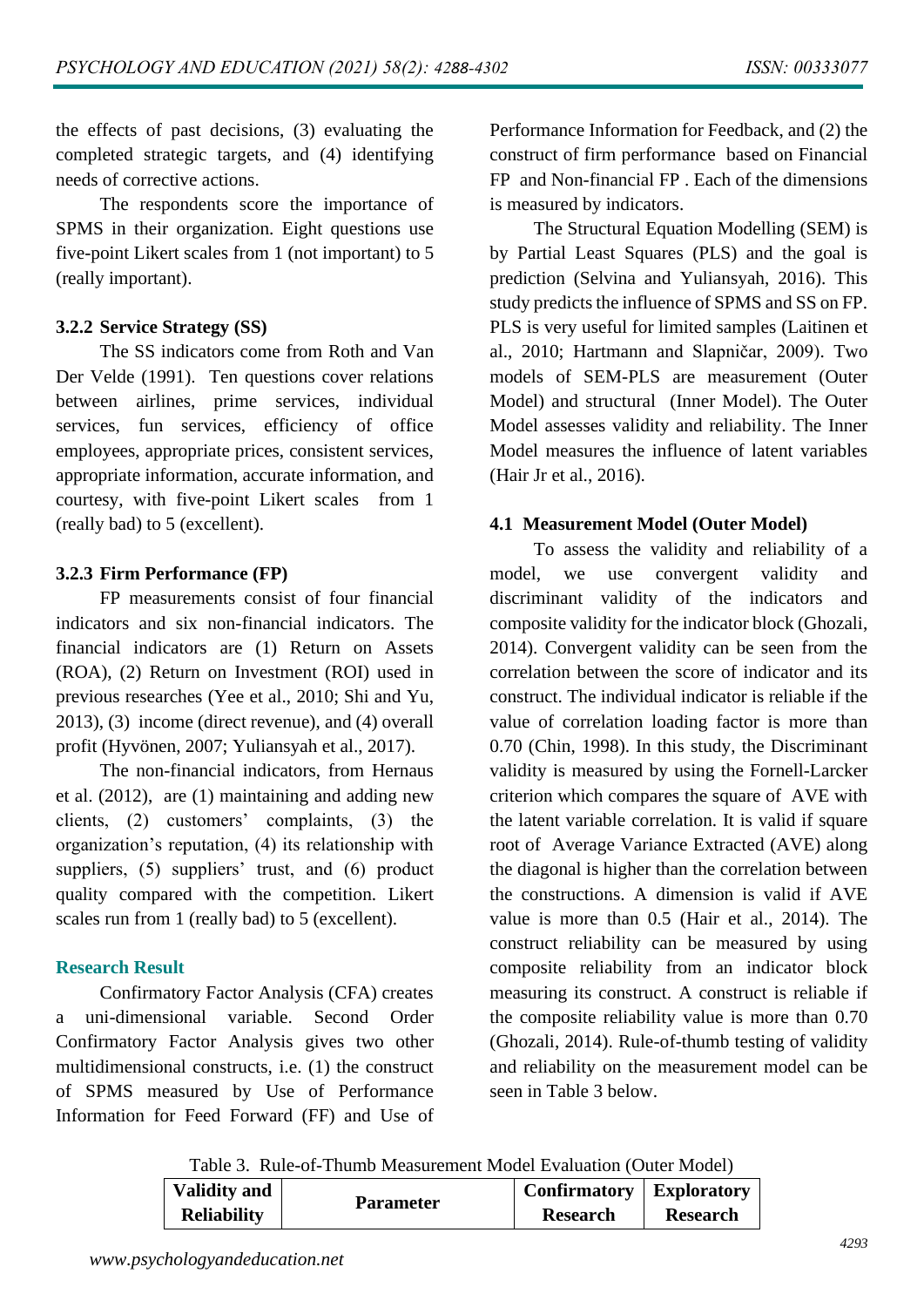| <b>Validity</b>           | <b>Loadings Factor</b>            | 0.70 | 0.60           |
|---------------------------|-----------------------------------|------|----------------|
|                           | <b>Average Variance Extracted</b> | 0.50 | 0.50           |
|                           | (AVE)                             |      |                |
| <b>Reliability</b>        | Composite Reliability (CR)        | 0.7  | 0.6            |
|                           | Cronbachs Alpha                   | 0.7  | $0.6 - 0.7$ is |
|                           |                                   |      | still          |
|                           |                                   |      | acceptable     |
| <b>Significance</b>       | Significance Level 10%            | 1.65 |                |
| Weight (T-<br>Statistics) | Significance Level 5%             | 1.96 |                |
|                           | Significance Level 1%             | 2.85 |                |

The following is the table of loading factors. As can be seen in Table 4 above, there is no indicator

eliminated from the model because loading values of all the indicators are higher than 0.70.

| No.            |                                    | <b>Items</b>      | <b>Factor</b>  |
|----------------|------------------------------------|-------------------|----------------|
|                | <b>Factor</b>                      |                   | <b>Loading</b> |
|                |                                    | $SPMS_1$          | 0.814          |
| $\mathbf{1}$   | Use of Performance Information For | SPMS <sub>2</sub> | 0.810          |
|                | Feed Forward Control (FF)          | $SPMS_3$          | 0.796          |
|                |                                    | SPMS 4            | 0.794          |
|                |                                    | SPMS 5            | 0.776          |
| $\overline{2}$ | Use of Performance Information For | SPMS 6            | 0.848          |
|                | FeedBack Control (FB)              | $SPMS_7$          | 0.851          |
|                |                                    | SPMS 8            | 0.861          |
|                |                                    | $SS_1$            | 0.706          |
|                |                                    | SS <sub>2</sub>   | 0.836          |
|                |                                    | $SS_3$            | 0.757          |
|                |                                    | $SS_4$            | 0.836          |
| 3              |                                    | $SS_5$            | 0.711          |
|                | Service Strategy (SS)              | $SS_6$            | 0.783          |
|                |                                    | $SS_7$            | 0.803          |
|                |                                    | $SS_8$            | 0.758          |
|                |                                    | SS <sub>9</sub>   | 0.807          |
|                |                                    | $SS_10$           | 0.729          |
|                |                                    | FFP 1             | 0.746          |
| $\overline{4}$ | Financial Firm Performance (FFP)   | FFP <sub>2</sub>  | 0.834          |
|                |                                    | FFP_3             | 0.765          |
|                |                                    | FFP 4             | 0.878          |
| 5              | Non Financial Firm Performance     | NFFP_1            | 0.778          |
|                | (NFFP)                             | NFFP <sub>2</sub> | 0.783          |

### **Table 4**. Loading Factor Variable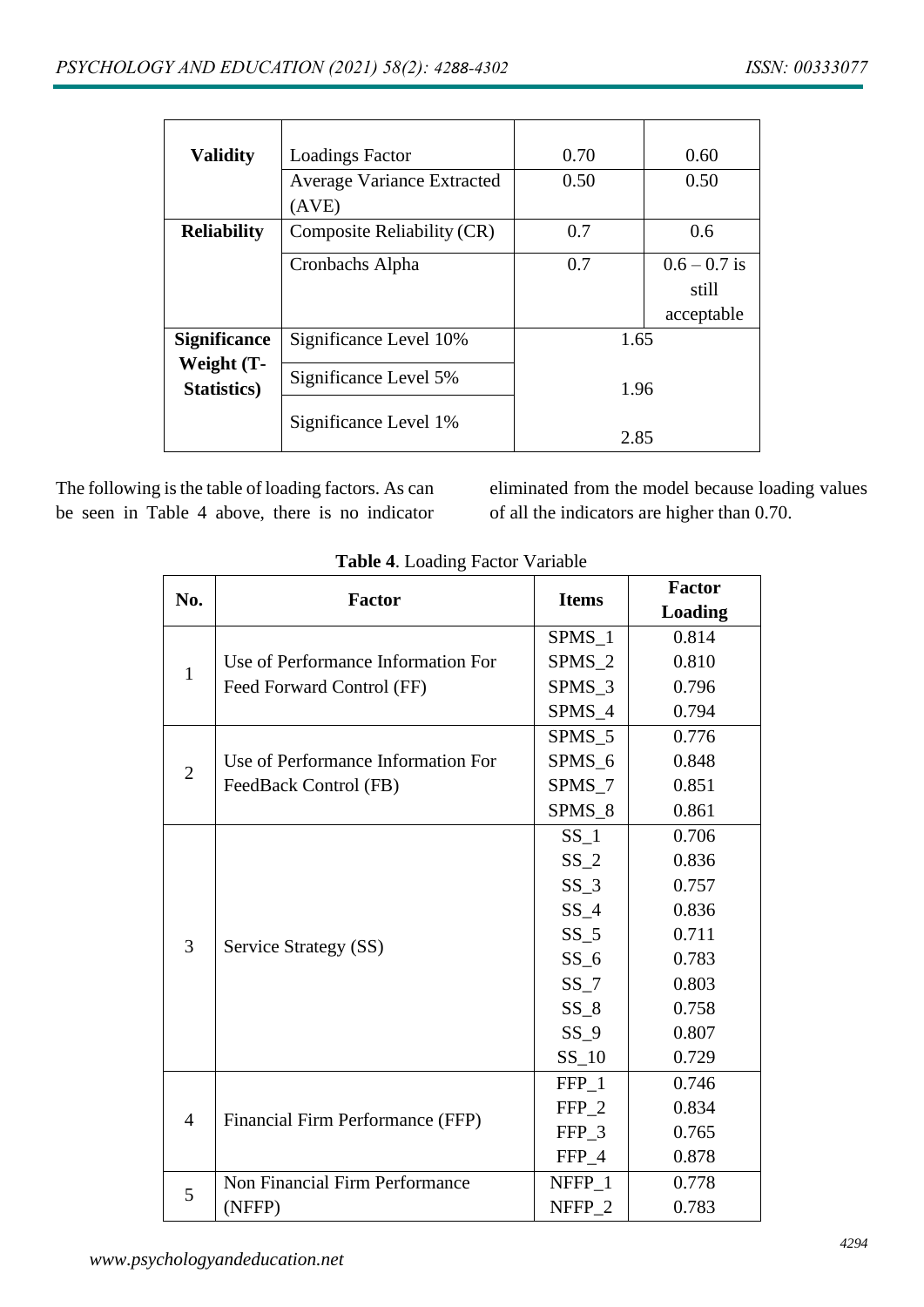|  | NFFP_3            | 0.794 |
|--|-------------------|-------|
|  | NFFP <sub>4</sub> | 0.805 |
|  | NFFP 5            | 0.733 |
|  | NFFP <sub>6</sub> | 0.742 |
|  |                   |       |

The results of data processing in the measurement model (Outer model) to measure the validity and reliability of model are in Table 5 below.

|                                             | <b>Validity</b> | <b>Reliability</b> |          |  |
|---------------------------------------------|-----------------|--------------------|----------|--|
| <b>Variable</b>                             | <b>AVE</b>      | Composite          | Cronbach |  |
|                                             |                 | <b>Reliability</b> | s Alpha  |  |
|                                             |                 |                    |          |  |
| Use of Performance Information For Feed     |                 |                    |          |  |
| Forward Control (FF)                        | 0.646           | 0.879              | 0.818    |  |
| Use of Performance Information For FeedBack |                 |                    |          |  |
| Control (FB)                                | 0.697           | 0.902              | 0.855    |  |
| Service Strategy (SS)                       | 0.599           | 0.937              | 0.925    |  |
| Financial Firm Performance (FFP)            | 0.652           | 0.882              | 0.821    |  |
| Non Financial Firm Performance (NFFP)       | 0.597           | 0.899              | 0.865    |  |

Table 5. Validity and Reliability

Table 5 above shows that the AVE value is more than 0.5, in line with the dimension criteria with good validity according to Hair et al. (2014) i.e. AVE value is more than 0.5 so all indicators of the dimension in this study have good validity. A dimension is reliable if its Composite Reliability (CR) value is more than 0.7 (Hair et al., 2014). The results show that for all dimensions the  $CR > 0.7$ meaning that the indicators of each dimension have a good internal consistency. Next, Table 6 above illustrate that all the square roots of AVE along the diagonal are higher and the Discriminant Validity value of this study is good.

| <b>Latent Variables</b>                     |       | <b>Correlation</b> |           |            |             |  |
|---------------------------------------------|-------|--------------------|-----------|------------|-------------|--|
|                                             | FF    | <b>FB</b>          | <b>SS</b> | <b>FFP</b> | <b>NFFP</b> |  |
| Use of Performance Information For Feed     |       |                    |           |            |             |  |
| Forward Control (FF)                        | 0.804 |                    |           |            |             |  |
| Use of Performance Information For FeedBack |       |                    |           |            |             |  |
| Control (FB)                                | 0.702 | 0.835              |           |            |             |  |
| Service Strategy (SS)                       | 0.666 | 0.683              | 0.774     |            |             |  |
| Financial Firm Performance (FFP)            | 0.593 | 0.593              | 0.605     | 0.808      |             |  |
| Non Financial Firm Performance (NFFP)       | 0.659 | 0.688              | 0.730     | 0.707      | በ 773       |  |

Table 6. Discriminant Validity (Correlation of Latent Variable)

#### **4.2 Structural Model (Inner Model)**

The Inner Model measures the influence of the exogenous latent variable (Independent) on the endogenous latent variable (Dependent). We use the determinant coefficient  $(R^2)$  for dependent variables and path coefficient  $(\beta)$ . The R<sup>2</sup> value is higher than 0.1 so it is accepted because it shows the higher variants explained from the analyzed variable (Camisón and Villar López, 2010). The path analysis confirms that the relation between the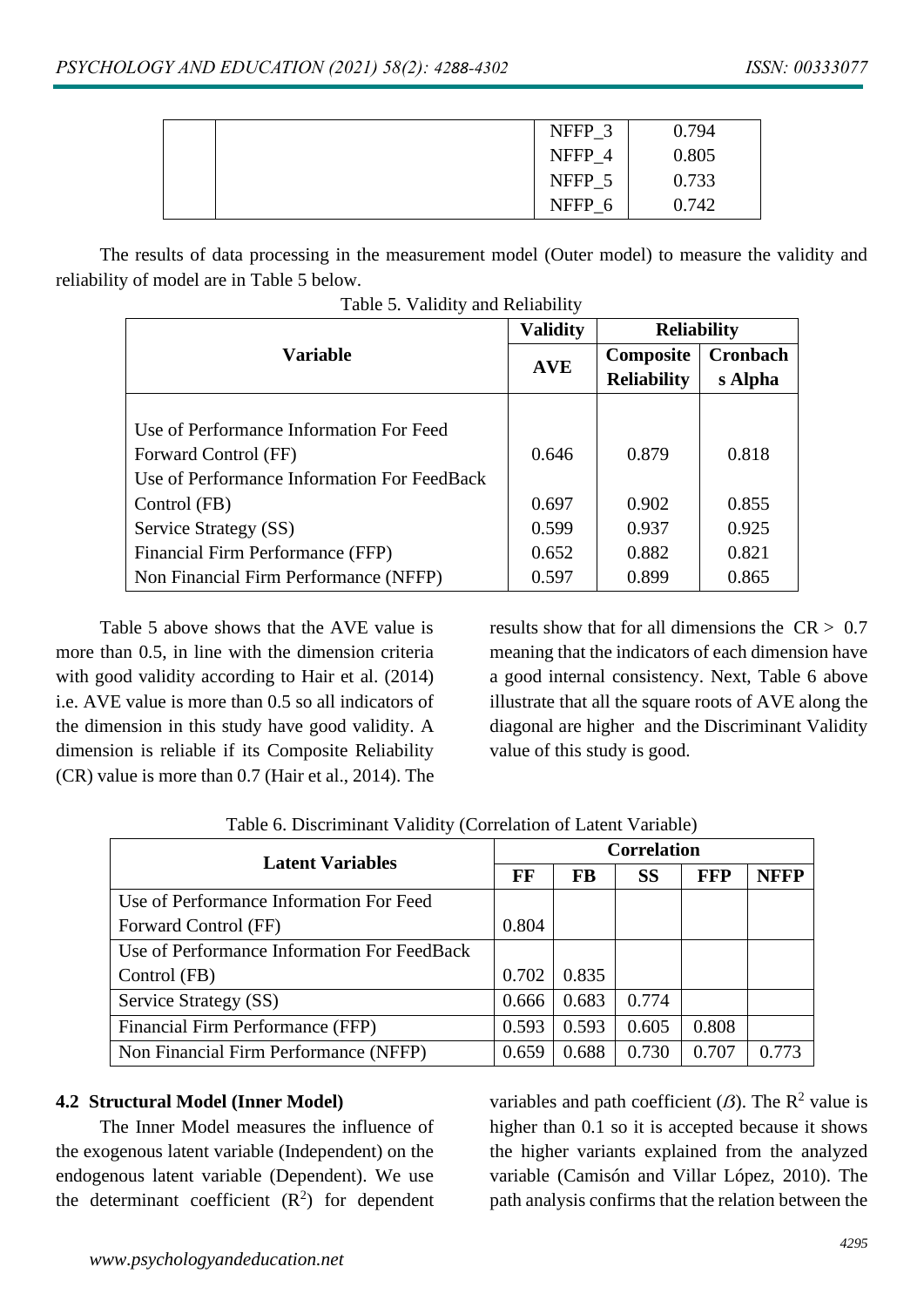constructs is strong, that is, the path coefficient is higher than 0.100 and the relation between latent

variables is 0.05 (Urbach and Ahlemann, 2010). Figure 2 below shows the structural model.



Figure 2: Diagram of Full Model Path

Figure 2 shows that the determinant coefficient  $(R^2)$  value of the endogenous construct is higher than the recommended minimum value, so the model in this study has good predictive power. Figure 2 also shows the path coefficient value is more than 0.05, meaning that the structural

model in this study is good. Overall, the results of measurement model evaluation in this study are good.

#### **4.3 Hypothesis Testing**

|                                  | <b>Independent Variables</b> |               |                         |       |  |  |
|----------------------------------|------------------------------|---------------|-------------------------|-------|--|--|
| <b>Dependent Variables</b>       | Feed                         | Feed Back     | <b>Service Strategy</b> |       |  |  |
|                                  | Forward                      |               | (SS)                    | $R^2$ |  |  |
|                                  | (FF)                         | (FB)          |                         |       |  |  |
| Service Strategy (SS)            | 0.367                        | 0.426         |                         | 0.535 |  |  |
|                                  | $(4.222)***$                 | $(5.117)$ *** |                         |       |  |  |
| Financial Firm Performance (FFP) | 0.242                        | 0.223         | 0.292                   | 0.452 |  |  |
|                                  | $(1.972)$ **                 | $(1.982)$ **  | $(2.837)$ **            |       |  |  |
| Non-Financial Firm Performance   | 0.192                        | 0.266         | 0.420                   | 0.616 |  |  |
| (NFFP)                           | $(2.030)**$                  | $(3.016)$ *** | $(5.620)$ ***           |       |  |  |

| <b>Table 7.</b> The Results of Structural Model: Path Coefficient, t-statistics, and $R^2$ |  |
|--------------------------------------------------------------------------------------------|--|
|--------------------------------------------------------------------------------------------|--|

\*\*\* Significant at 1% (one-tailed)

\*\*significant at 5% (one-tailed)

\*significant at 10% (one-tailed)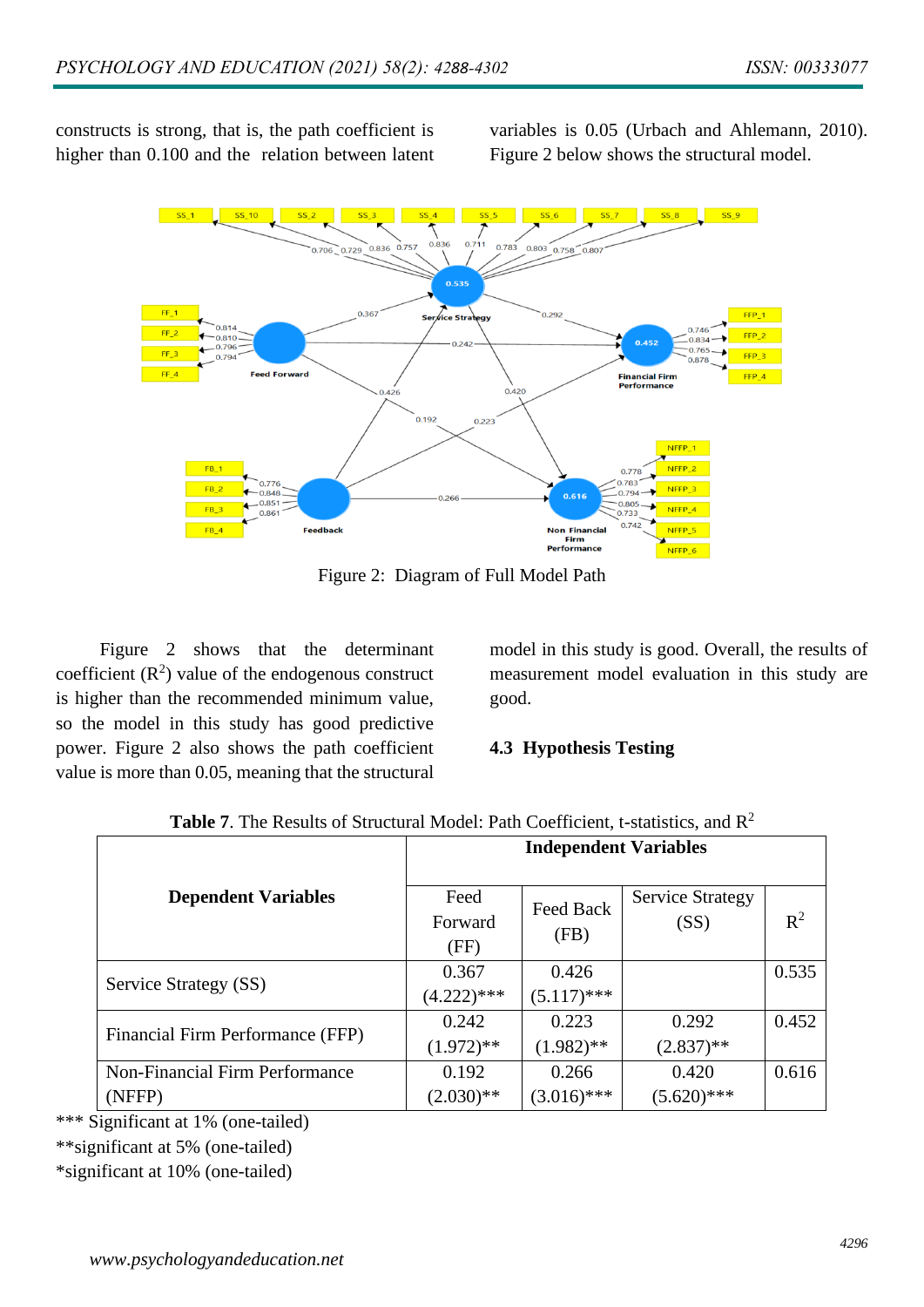The first hypothesis (H1) is that SPMS positively affects the service strategy. Table 7 shows that Use of Performance Information for Feed Forward Control has a positive and significant influence on the service strategy ( $\beta$  = 0.367, t = 4.222,  $p < 0.05$ ). Likewise, the Use of Performance Information for Feedback Control has a positive and significant influence on the service strategy ( $\beta$  = 0.426, t = 5.117, p < 0.05). Based on the results, the first hypothesis is supported. The second hypothesis (H2) is that service strategy positively affects firm performance. The results show that SS has a positive and significant influence on both Financial firm performance  $( $\beta$  =$ 0.292, t = 2.837,  $p < 0.05$ ) and Non Financial performacne ( $\beta$  = 0.420, t = 5.620, p < 0.05). Thus, the second hypothesis is supported.

The third hypothesis (H3) is that SPMS positively affects firm performance. Table 7 shows that Use of Performance Information for Feed Forward Control has a positive and significant influence on both Financial firm performance  $(\beta =$ 0.242,  $t = 1.972$ ,  $p < 0.05$ ) and Non-Financial firm performance  $(\beta = 0.192, t = 2.030, p < 0.05)$ . Likewise, the Use of Performance Information for Feed Forward Control has a positive and significant influence on both Financial FP  $(\beta =$ 0.223,  $t = 1.982$ ,  $p < 0.05$ ) and Non-Financial firm performance ( $\beta = 0.266$ , t = 3.016, p < 0.05). Therefore, the results of this study support the third hypothesis (H3).

The summary of hypothesis testing results can be seen in Table 8 below.

| Table 8. The summary of hypothesis testing results |  |  |
|----------------------------------------------------|--|--|
|----------------------------------------------------|--|--|

| <b>Hypothesis</b> | <b>Descriptions</b>                              | <b>Findings</b> |  |
|-------------------|--------------------------------------------------|-----------------|--|
|                   | The Strategic Performance Measurement System has |                 |  |
|                   | a positive effect on Service Strategy            | supported       |  |
| 2                 | Service Strategy has a positive effect on Firm   | supported       |  |
|                   | Performance                                      |                 |  |
| 3                 | The Strategic Performance Measurement System has |                 |  |
|                   | a positive effect on Firm Performance            | supported       |  |

#### **4.4 Path Analysis**

Hair et al. (2014) state that there are two types of influence, namely direct influence and indirect influence. The direct influence is the relationship connecting two constructs with a single arrow direction. The indirect influence is a relationship involving several constructs. Table 9 below presents the results of the estimated influence between research variables, both direct and indirect influence.

| Path                                                                  | <b>Direct</b><br><b>Effects</b> | <b>Indirec</b><br><b>Effects</b> | <b>Total</b><br><b>Effects</b> |
|-----------------------------------------------------------------------|---------------------------------|----------------------------------|--------------------------------|
| Feed Forward -> Service Strategy -> Financial Firm<br>Performance     | 0.242                           | 0.107                            | 0.349                          |
| Feed Forward -> Service Strategy -> Non Financial<br>Firm Performance | 0.192                           | 0.154                            | 0.346                          |
| FeedBack -> Service Strategy -> Financial Firm<br>Performance         | 0.223                           | 0.124                            | 0.348                          |

Table 9. The Results of Path Analysis Testing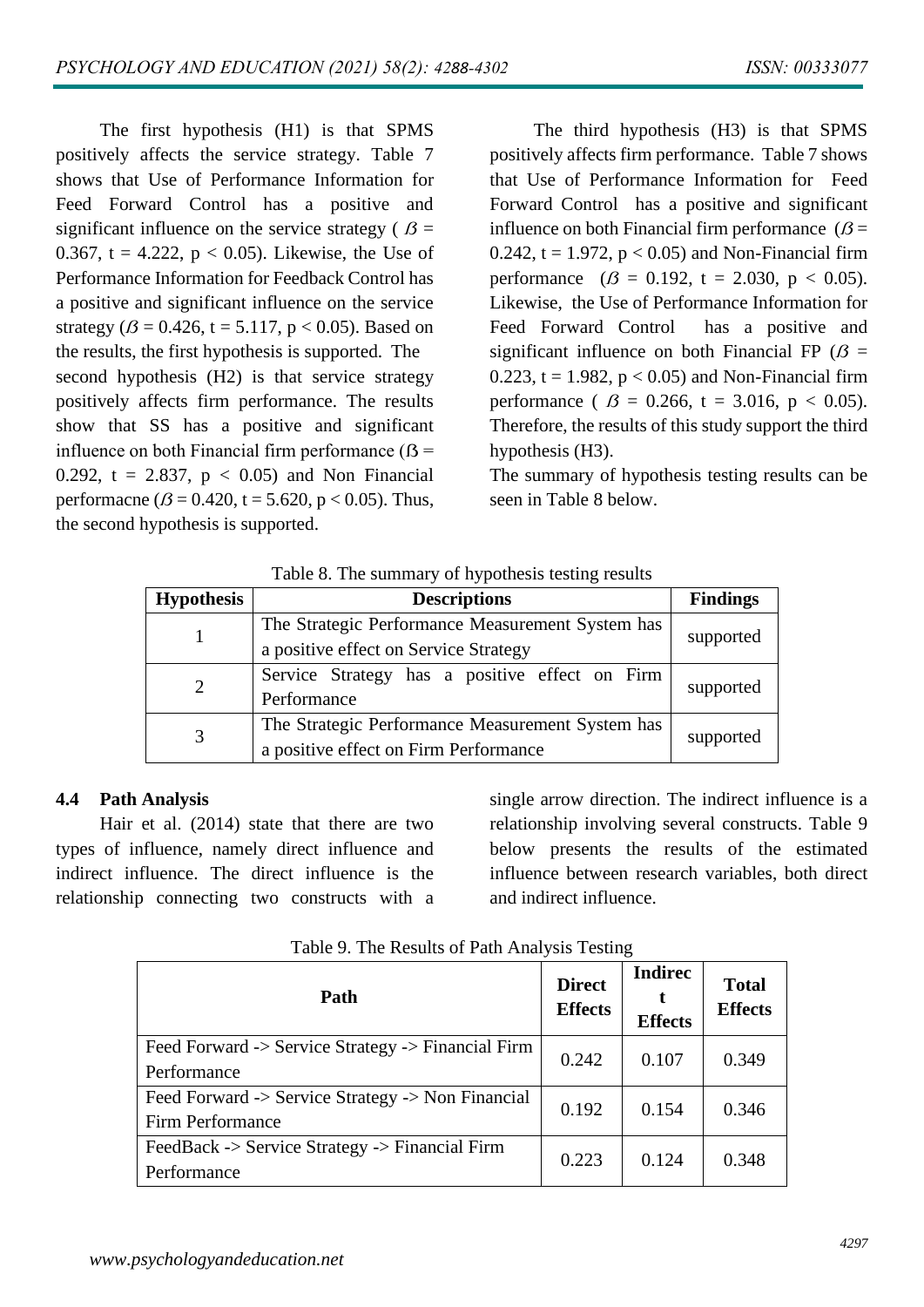| $\vert$ FeedBack -> Service Strategy -> Non Financial | 0.266 | 0.179 | 0.445 |
|-------------------------------------------------------|-------|-------|-------|
| <b>Firm Performance</b>                               |       |       |       |

Table 9 above shows that the influence of the independent variable (SPMS) on the dependent variable (firm performance) are increased more through mediating variables (service strategy) than by the direct influence of SPMS on firm performance . Therefore, it can be concluded that SS is very important to support the relationship influence of the SPMS on firm performance.

#### **5. Conclusion**

We find that (1) SPMS has a positive and very significant effect on service strategy meaning that the first hypothesis is accepted, (2) SPMS has a positive and significant effect on firm performance meaning that the second hypothesis is also accepted, (3) SPMS influences firm performance significantly indicating that the third hypothesis is also accepted. We conclude that service strategy is a full mediating variable because the influence of SPMS on firm performance is greater through service strategy than through the direct relationship between SPMS and firm performance. Grafton et al. (2010) agree that performance measurement systems facilitating feed forward control and feedback control in performance evaluation influence strategic capabilities and finally improve firm performance.

There are some consequences of this study. The first is to extend the literature on SPMS related to service strategy in airline companies. Chenhall (2005) claims that in manufacturing SPMS enhances competitiveness by clarifying the relation between objectives, strategies, and operations. Rajnoha et al. (2016) in industrial companies in Slovakia shows that SPMS improves performance when it focuses on both financial and non-financial goals and indicators. We provide new information about how to improve performance, especially in service companies.

Our second contribution is related to the influence of SPMS on FP through service strategy. Schmidberger et al. (2009) says that at EU hub

|  | airports a Performance Measurement System         |  |
|--|---------------------------------------------------|--|
|  | makes companies competitive and sustainable. We   |  |
|  | increase knowledge about the linkages between the |  |
|  | SPMS, service strategy, and performance.          |  |

There are some limitations. We test only one independent variable (SPMS), one mediating variable (service strategy), and one dependent variable (FP). Further studies should add mediation variables such as Innovation products, Customer Satisfaction, and Differentiation Strategy. The second limitation is that this research is conducted only in the airline service sector companies operating in Indonesia, both National and International. We suggest that future researchers increase the number of samples and expand research to the hotel services sector, land transport, and marine transport. Regardless of the limitations, we conclude that all organizations must find a service strategy aligned with the company environment. In addition, a successful service strategy depends on having a SPMS in accordance with the organization's objectives.

#### **REFERENCES**

- [1] Amran TG and Indrawan T. (2014) Rancangan Workforce Scorecard untuk Pelayanan Penerbangan Cargo. Jurnal Ilmiah Teknik Industri.
- [2] Aranda C and Arellano J. (2010) Strategic performance measurement systems and managers' understanding of the strategy: A field research in a financial institution. Journal of Accounting & Organizational Change 6: 330-358.
- [3] Belay AM, Helo P, Takala J, et al.  $(2011)$ Effects of quality management practices and concurrent engineering in business performance. International Journal of Business and Management 6: 45-62.
- [4] Bento A and Ferreira White L. (2010) An exploratory study of strategic performance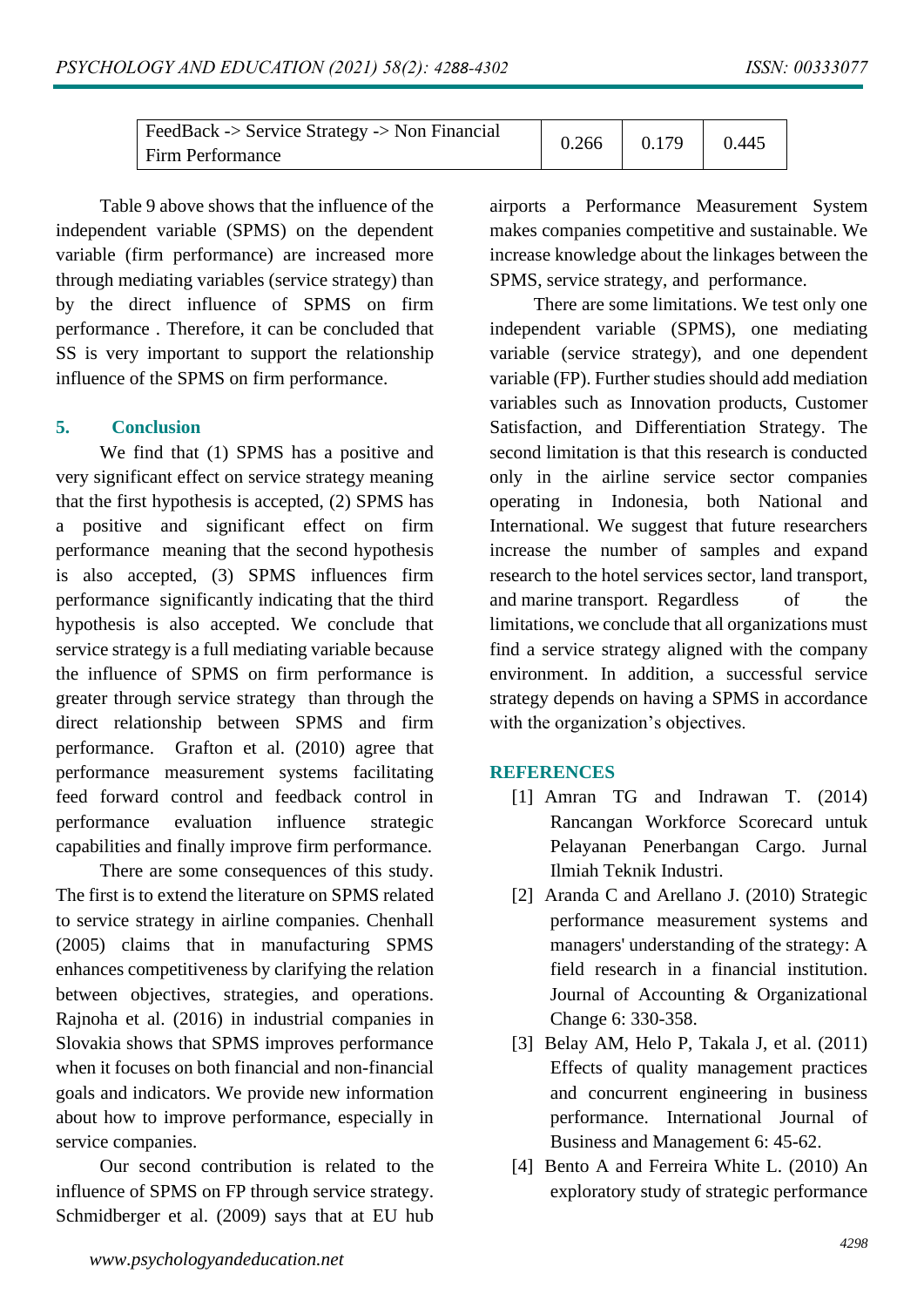measurement systems. Advances in Management Accounting: 1-26.

- [5] Bisbe J and Malagueño R. (2012) Using strategic performance measurement systems for strategy formulation: Does it work in dynamic environments? Management Accounting Research 23: 296-311.
- [6] Brady MK and Arnold T. (2017) Organizational service strategy. J. of the Acad. Mark. Sci. 45: 785-788.
- [7] Camisón C and Villar López A. (2010) An examination of the relationship between manufacturing flexibility and firm performance: The mediating role of innovation. International Journal of Operations & Production Management 30: 853-878.
- [8] Chenhall RH. (2005) Integrative strategic performance measurement systems, strategic alignment of manufacturing, learning and strategic outcomes: an exploratory study. Accounting, Organizations and Society 30: 395-422.
- [9] Chenhall RH and Smith D. (2011) A review of Australian management accounting research: 1980–2009. Accounting and Finance 51: 173-206.
- [10]Chin WW. (1998) The partial least squares approach for structural equation modeling. Modern methods for business research. Mahwah, NJ, US: Lawrence Erlbaum Associates Publishers, 295-336.
- [11]Donaldson L. (2001) The contingency theory of organizations.
- [12]Edvardsson B and Enquist B. (2002) 'The IKEA Saga': How Service Culture Drives Service Strategy. The Service Industries Journal 22: 153-186.
- [13]Elijido-Ten EO. (2013) Determinants of strategic performance measurement system disclosures in Australia's Top 100 publicly listed firms. Journal of General Management 38: 57-73.
- [14]Franco-Santos M, Lucianetti L and Bourne M. (2012) Contemporary performance measurement systems: A review of their consequences and a framework for research. Management Accounting Research 23: 79-119.
- [15] Gates S and Germain C. (2010) Integrating sustainability measures into strategic performance measurement systems: An empirical study. Management Accounting Quarterly 11: 1-7.
- [16]Gebauer H. (2008) Identifying service strategies in product manufacturing companies by exploring environment– strategy configurations. Industrial Marketing Management 37: 278-291.
- [17]Gebauer H, Ren GJ, Valtakoski A, et al. (2012) Service‐driven manufacturing: Provision, evolution and financial impact of services in industrial firms. Journal of Service Management 23: 120-136.
- [18] Gimbert X, Bisbe J and Mendoza X. (2010) The Role of Performance Measurement Systems in Strategy Formulation Processes. Long Range Planning 43: 477- 497.
- [19]Grafton J, Lillis AM and Widener SK. (2010) The role of performance measurement and evaluation in building organizational capabilities and performance. Accounting, Organizations and Society 35: 689-706.
- [20]Hair Jr JF, Hult GTM, Ringle C, et al. (2016) A primer on partial least squares structural equation modeling (PLS-SEM): Sage publications.
- [21]Hall M. (2008) The effect of comprehensive performance measurement systems on role clarity, psychological empowerment and managerial performance. Accounting, Organizations and Society 33: 141-163.
- [22]Hartmann F and Slapničar S. (2009) How formal performance evaluation affects trust between superior and subordinate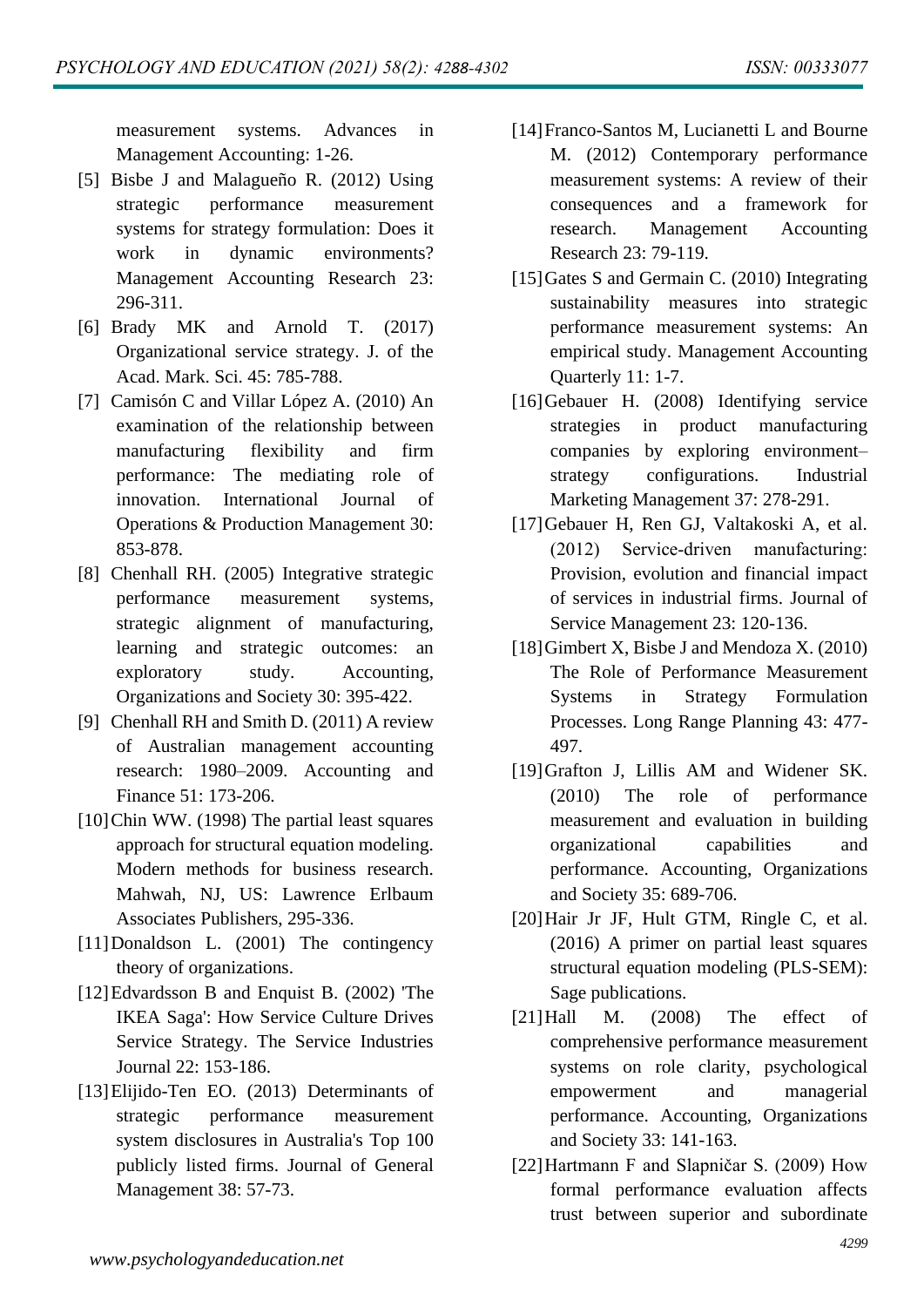managers. Accounting, Organizations and Society 34: 722-737.

- [23]Hayes DC. (1977) The Contingency Theory of Managerial Accounting. The Accounting Review 52: 22-39.
- [24]Hernaus T, Pejić Bach M and Bosilj Vukšić V. (2012) Influence of strategic approach to BPM on financial and non‐financial performance. Baltic Journal of Management 7: 376-396.
- [25]Huang M-H and Rust RT. (2017) Technology-driven service strategy. J. of the Acad. Mark. Sci. 45: 906-924.
- [26] Huettinger M. (2014) What determines the business activities in the airline industry? A theoretical framework. Baltic Journal of Management 9: 71-90.
- [27]Hyvönen J. (2007) Strategy, performance measurement techniques and information technology of the firm and their links to organizational performance. Management Accounting Research 18: 343-366.
- [28]Jaafreh AB and Al-abedallat AZ. (2013) The Effect of Quality Management Practices on Organizational Performance in Jordan: An Empirical Study. International Journal of Financial Research 4: 93-109.
- [29]Kolehmainen K. (2010) Dynamic Strategic Performance Measurement Systems: Balancing Empowerment and Alignment. Long Range Planning 43: 527-554.
- [30]Krishnan A. (2008) The Evolution of Performance Measurement System (PMS) and Linkage to the Environmental Uncertainty and Strategy; a Review of Literature. Journal of Global Business Management 4.
- [31]Kumar V, Choisne F, de Grosbois D, et al. (2009) Impact of TQM on company's performance. International Journal of Quality & Reliability Management 26: 23- 37.
- [32]Laitinen EK, Lansiluoto A and Ulvila M. (2010) Causality and multidimensionality

of strategic performance management systems: the impact on managers' satisfaction. Int. J. Accounting, Auditing and Performance Evaluation 6: 28-53.

- [33]Lee C-L and Yang H-J. (2011) Organization structure, competition and performance measurement systems and their joint effects on performance. Management Accounting Research 22: 84- 104.
- [34]Micheli P and Manzoni J-F. (2010) Strategic Performance Measurement: Benefits, Limitations and Paradoxes. Long Range Planning 43: 465-476.
- [35] Moeller S. (2010) Characteristics of services – a new approach uncovers their value. Journal of Services Marketing 24: 359-368.
- [36]Mohamed R, Hui WS, Kamal I, et al. (2008) Strategic performance measurement systems and organisational capabilities: Using levers of control. International Review of Business Research Papers.
- [37]Mohd Amir A. (2014) Performance measurement system design in service operations: Does size matter? Management Research Review 37: 728-749.
- [38]Munizu M. (2010) Praktik Total Quality Management (TQM) Dan Pengaruhnya Terhadap Kinerja Karyawan (Studi Pada PT. Telkom Tbk. Cabang Makassar). Jurnal Manajemen dan Kewirausahaan 12.
- [39]Otley DT. (1980) The contingency theory of management accounting: Achievement and prognosis. Accounting, Organizations and Society 5: 413-428.
- [40]Payne A and Frow P. (1999) Developing a Segmented Service Strategy: Improving Measurement in Relationship Marketing. Journal of Marketing Management 15: 797-818.
- [41]Prayhoego C and Devie. (2013) Analisa Pengaruh Total Quality Management Terhadap Keunggulan Bersaing dan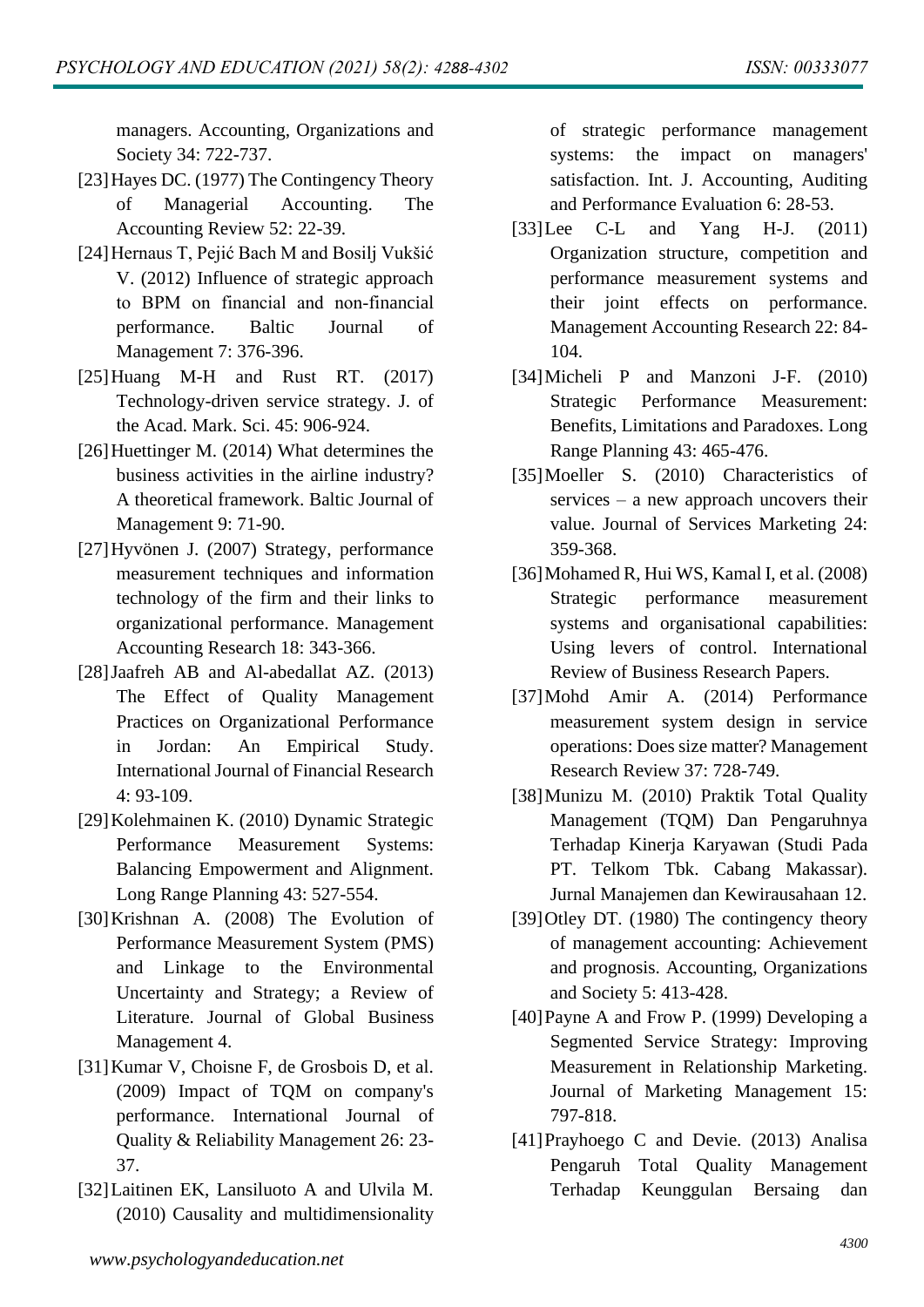Kinerja Perusahaan. Business Accounting Review 1: 236-245.

- [42]Rajnoha R, Lesníková P and Korauš A. (2016) From Financial Measures to Strategic Performance Measurement System and Corporate Sustainability: Empirical Evidence from Slovakia. Economics and Sociology 9: 134-152.
- [43]Roth AV and Van Der Velde M. (1991) Operations as marketing: A competitive service strategy. Journal of Operations Management 10: 303-328.
- [44]Sainaghi R, Phillips P and Zavarrone E. (2017) Performance measurement in tourism firms: A content analytical metaapproach. Tourism Management 59: 36- 56.
- [45]Scapens RW and Bromwich M. (2010) Management Accounting Research: 20 years on. Management Accounting Research 21: 278-284.
- [46] Schmidberger S, Bals L, Hartmann E, et al. (2009) Ground handling services at European hub airports: Development of a performance measurement system for benchmarking. International Journal of Production Economics 117: 104-116.
- [47]Selvina M and Yuliansyah Y. (2016) Relationships between Budgetary Participation and Organizational Commitment: Mediated by Reinforcement Contingency Evidence from the Service Sector Industries. International Research Journal of Business Studies 8: 69-80.
- [48]Shi M and Yu W. (2013) Supply chain management and financial performance: literature review and future directions. International Journal of Operations & Production Management 33: 1283-1317.
- [49]Silvi R, Bartolini M, Raffoni A, et al. (2015) The practice of strategic performance measurement systems: Models, drivers and information effectiveness. International Journal of

Productivity and Performance Management 64: 194-227.

- [50]Spencer XSY, Joiner TA and Salmon S. (2009) Differentiation strategy, performance measurement systems and organizational performance: Evidence from Australia. International Journal of Business 14: 83-103.
- [51]Tiong YY, Sondoh Jr SL, Igau OAE, et al. (2017) Green Employee Empowerment and Green Physical Evidence: The Green Service Strategy to Enhance Firm Performance. Asian Journal of Business Research 7: 94.
- [52]Torlak G, Sevkli M, Sanal M, et al. (2011) Analyzing business competition by using fuzzy TOPSIS method: An example of Turkish domestic airline industry. Expert Systems with Applications 38: 3396-3406.
- [53]Urbach N and Ahlemann F. (2010) Structural equation modeling in information systems research using partial least squares. Journal of Information Technology Theory and Application 11: 5- 40.
- [54]Verbeeten FHM and Boons ANAM. (2009) Strategic priorities, performance measures and performance: an empirical analysis in Dutch firms. European Management Journal 27: 113-128.
- [55]Viana MCB, Nóbrega KC and Souza LA. (2018) Influence between individual entrepreneurial orientation, service strategy and business performance. Journal of Operations Supply Chain Management 11: 80-93.
- [56]Wang W, Lai K-H and Shou Y. (2018) The impact of servitization on firm performance: a meta-analysis. International Journal of Operations & Production Management 38: 1562-1588.
- [57]Wieland H, Hartmann NN and Vargo SL. (2017) Business models as service strategy. J. of the Acad. Mark. Sci. 45: 925- 943.